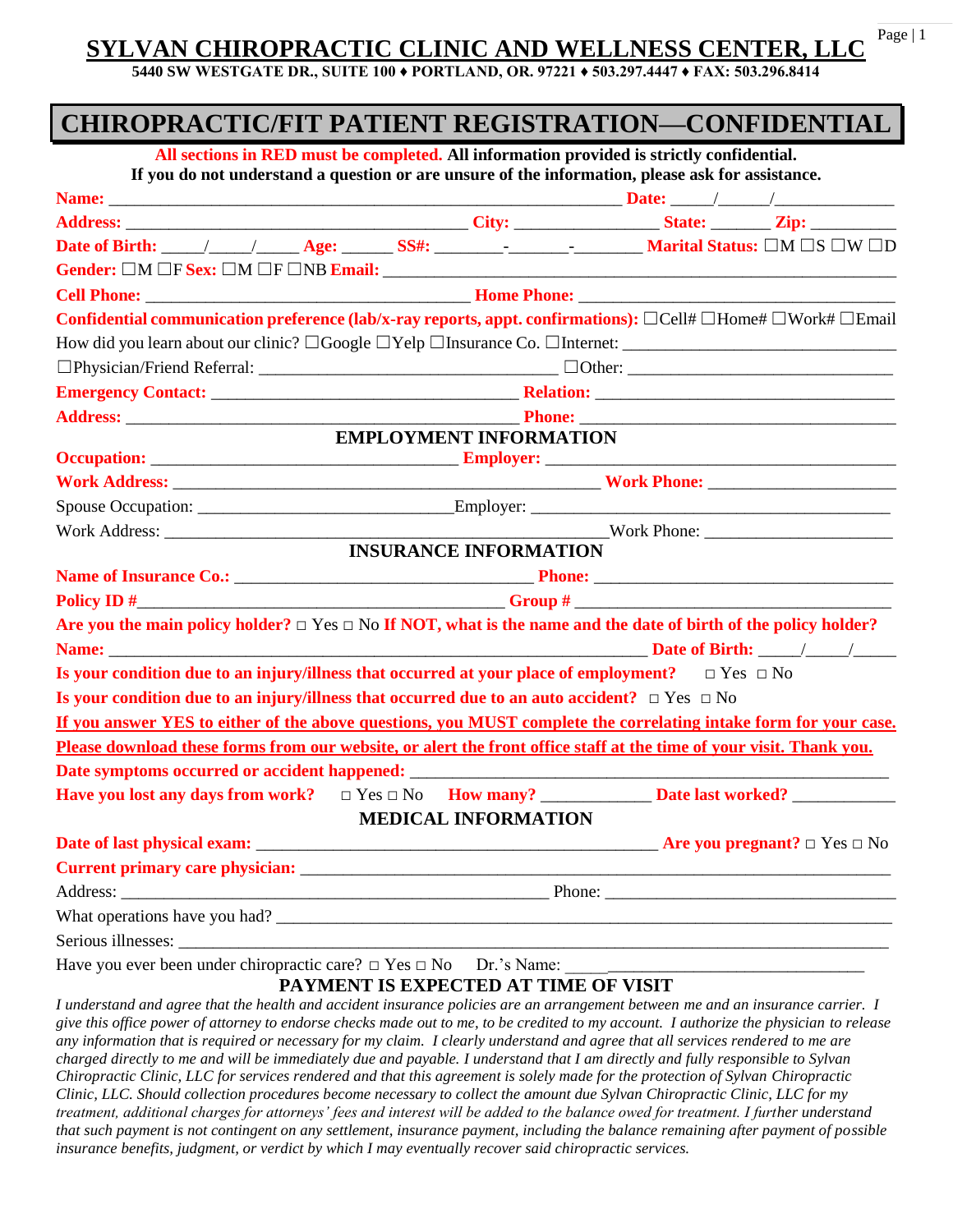**5440 SW WESTGATE DR., SUITE 100 ♦ PORTLAND, OR. 97221 ♦ 503.297.4447 ♦ FAX: 503.296.8414**

# ACKNOWLEDGEMENT AND UNDERSTANDING

### **Please initial each item below:**

- **1. \_\_\_\_\_\_\_\_\_ I hereby authorize Sylvan Chiropractic Clinic and Wellness Center, LLC to provide chiropractic services for me. I have also received a Notice of Privacy Practices and the Insurance Coverage and Patient Liability Policy.**
- **2. \_\_\_\_\_\_\_\_\_ I understand and agree that regardless of insurance coverage, I am liable for any charges incurred as a result of services rendered to me at Sylvan Chiropractic Clinic and Wellness Center, LLC.**
- **3. \_\_\_\_\_\_\_\_\_ If this account is assigned to an attorney for collection and/or suit, the prevailing party shall be entitled to reasonable attorneys' fees and cost of collections.**
- **4. \_\_\_\_\_\_\_\_\_ I hereby assign all chiropractic benefits, including major medical benefits to which I am entitled, Medicare, private insurance and all other health plans, to Sylvan Chiropractic Clinic and Wellness Center, LLC (5440 SW Westgate Drive, Suite 100, Portland, OR 97221).**
- **5. \_\_\_\_\_\_\_\_\_ I authorize release of patient's records to third parties requiring these records for determination of financial liability.**

**By signing this application I affirm under penalty that I have given true complete information.**

**Dated this \_\_\_\_\_\_\_\_\_\_\_\_\_\_\_\_\_\_ day of \_\_\_\_\_\_\_\_\_\_\_\_\_\_\_\_\_\_\_\_\_\_\_\_\_\_ 20\_\_\_\_\_\_\_.**

**Patient Signature Guarantor's Signature** 

#### \_\_\_\_\_\_\_\_\_\_\_\_\_\_\_\_\_\_\_\_\_\_\_\_\_\_\_\_\_\_\_\_\_\_\_\_\_\_\_\_\_\_\_\_\_\_\_\_\_\_\_\_\_\_\_\_\_\_\_\_\_ **Guarantor's Relationship to Patient**

\_\_\_\_\_\_\_\_\_\_\_\_\_\_\_\_\_\_\_\_\_\_\_\_\_\_\_\_\_\_\_\_\_\_\_\_\_ \_\_\_\_\_\_\_\_\_\_\_\_\_\_\_\_\_\_\_\_\_\_\_\_\_\_\_\_\_\_\_\_\_\_\_\_\_

# AUTHORIZATION TO TREAT A MINOR

By signing below, I acknowledge and represent that I am the parent or legal guardian of:

### **Patient's Full Name Date of Birth**

# $\overline{\phantom{a}}$   $\overline{\phantom{a}}$   $\overline{\phantom{a}}$   $\overline{\phantom{a}}$   $\overline{\phantom{a}}$   $\overline{\phantom{a}}$   $\overline{\phantom{a}}$   $\overline{\phantom{a}}$   $\overline{\phantom{a}}$   $\overline{\phantom{a}}$   $\overline{\phantom{a}}$   $\overline{\phantom{a}}$   $\overline{\phantom{a}}$   $\overline{\phantom{a}}$   $\overline{\phantom{a}}$   $\overline{\phantom{a}}$   $\overline{\phantom{a}}$   $\overline{\phantom{a}}$   $\overline{\$

I hereby authorize any chiropractic, physiotherapy, or massage therapy treatments deemed advisable at this time as well as at the time of any future visits deemed necessary for this patient if a parent or legal guardian is not available when the child is brought in for treatment.

I agree to hold Sylvan Chiropractic Clinic and Wellness Center and its staff free and harmless from any claims, suits for damages or complications which may result from such treatment.

This authorization will be effective as of  $\frac{\sqrt{2}}{2}$ .

**Today's Date**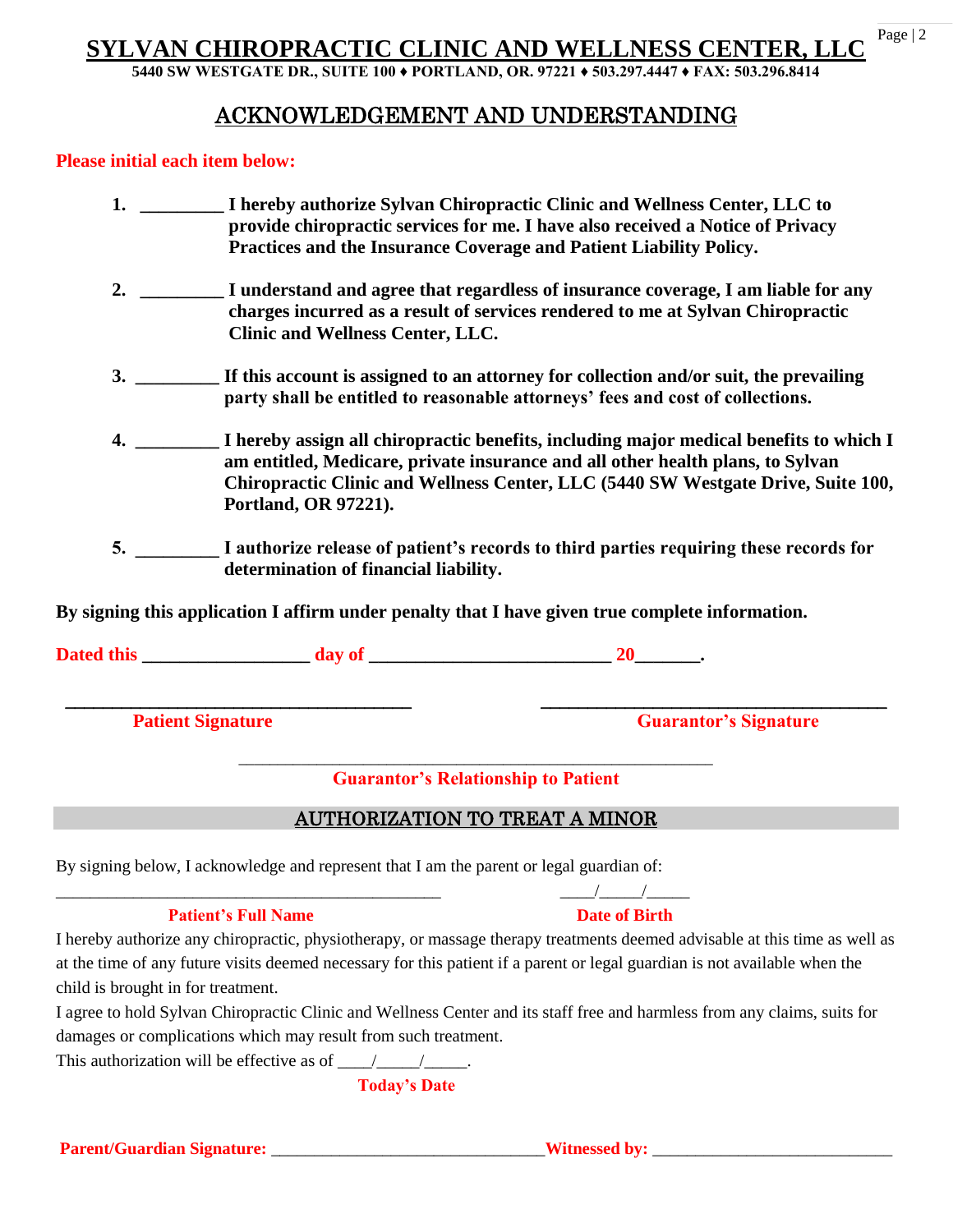**5440 SW WESTGATE DR., SUITE 100 ♦ PORTLAND, OR. 97221 ♦ 503.297.4447 ♦ FAX: 503.296.8414**

# **PERSONAL HEALTH HISTORY**

#### **Patient's Name \_\_\_\_\_\_\_\_\_\_\_\_\_\_\_\_\_\_\_\_\_\_\_\_\_\_\_\_\_\_\_\_\_\_\_\_\_\_\_\_\_\_\_\_\_\_\_\_\_ DOB \_\_\_\_\_\_\_\_\_\_\_\_\_\_\_\_\_ Date \_\_\_\_\_\_\_\_\_\_\_\_\_\_\_\_\_\_**

All information will be kept strictly confidential. Please check the degree of all conditions you currently have or have had. To be responsible for your case, we need your complete health history.

|                                                                        | $O = Occasional$                                                       | $F = Frequent$   | $C = Constant$                                               |                  |                                  |
|------------------------------------------------------------------------|------------------------------------------------------------------------|------------------|--------------------------------------------------------------|------------------|----------------------------------|
| $O$ F C                                                                | $O$ F C                                                                | $O$ F C          |                                                              |                  | Check any of the                 |
| Muscle / Joint                                                         | Eye, Ear, Nose and Throat                                              | <b>Skin</b>      |                                                              |                  | following conditions             |
| 88 B<br>Arthritis<br>$\Box$                                            | 000<br>Asthma                                                          |                  | $\Box$ $\Box$ $\Box$ Boils                                   |                  | you currently have               |
| $\Box$ $\Box$<br>$\Box$<br><b>Bursitis</b>                             | $\Box$ $\Box$ $\Box$<br>Colds                                          | $\Box$           | $\Box$ $\Box$ Bruise easily                                  |                  | or have had:                     |
| □<br>$\Box$ $\Box$<br>Foot trouble                                     | $\Box$<br>$\Box$<br>□<br>Crossed eyes                                  | $\Box$           | $\square$ $\square$ Dryness                                  |                  |                                  |
| $\Box$<br>$\Box$<br>□<br>Hernia                                        | $\Box$<br>$\Box$<br>□<br>Deafness                                      | $\Box$           | $\Box$ $\Box$ Hives or allergy                               | □                | Alcoholism                       |
| $\square$ $\square$<br>□<br>Low back pain                              | $\Box$<br>$\Box$<br>□<br>Dental decay                                  | □                | $\Box$ Itching                                               | □                | Anemia                           |
| $\Box$<br>□<br>$\Box$<br>Lumbago                                       | $\Box$<br>$\Box$<br>□<br>Earache                                       | □                | $\Box$ $\Box$ Skin eruptions (rash)                          | $\Box$<br>□      | Appendicitis<br>Arteriosclerosis |
| $\Box$ $\Box$<br>□<br>Neck pain, stiffness                             | $\Box$<br>$\Box$<br>Ear discharge<br>□                                 | П.               | $\square$ $\square$ Varicose veins                           | $\Box$           | Cancer                           |
| $\Box$<br>$\Box$<br>$\Box$<br>Pain between shoulders                   | $\Box$<br>$\Box$<br>□<br>Ear noise<br>$\Box$<br>$\Box$                 |                  | Pain or numbness in                                          | □                | Chicken pox                      |
| <b>General</b>                                                         | □<br>Enlarged glands<br>$\Box$<br>$\Box$<br>$\Box$<br>Enlarged thyroid |                  | $\Box$ $\Box$ Shoulders                                      | □                | Cholera                          |
| $\Box$ $\Box$<br>□<br>Allergy                                          | $\Box$<br>$\Box$<br>□<br>Eye pain                                      | $\Box$           | $\Box$ $\Box$ Arms                                           | $\Box$           | Cold sores                       |
| 000<br>Chills                                                          | $\Box$<br>$\Box$<br>$\Box$<br>Failing vision                           |                  | $\square$ $\square$ Elbows                                   | □                | Diabetes                         |
| $\Box$<br>$\Box$ $\Box$<br>Convulsions                                 | $\Box$<br>$\Box$<br>□<br>Far sightedness                               | $\Box$           | $\Box$ $\Box$ Hand                                           | $\Box$           | Diptheria                        |
| $\Box$<br>$\Box$<br>п<br><b>Dizziness</b>                              | $\Box$<br>$\Box$<br>□<br>Gum trouble                                   | □                | $\square$ $\square$ Hips                                     | □                | Eczema                           |
| $\Box$<br>$\Box$<br>□<br>Fainting                                      | $\Box$<br>$\Box$<br>□<br>Hay fever                                     | $\Box$           | $\square$ $\square$ Legs                                     | $\Box$           | Edema                            |
| $\Box$<br>$\Box$<br>□<br>Fatigue                                       | $\Box$<br>$\Box$<br>□<br>Hoarseness                                    | □                | $\Box$ $\Box$ Knees                                          | $\Box$           | Emphysema                        |
| $\Box$<br>$\Box$<br>□<br>Fever<br>$\Box$                               | $\Box$<br>$\Box$<br>□<br>Nasal obstruction                             | □                | $\Box$ $\Box$ Feet                                           | $\Box$           | Epilepsy                         |
| $\Box$<br>□<br>Headache<br>$\Box$<br>$\Box$<br>$\Box$<br>Loss of sleep | $\Box$<br>□<br>$\Box$<br>Near sightedness                              | $\Box$<br>$\Box$ | $\Box$ $\Box$ Painful tailbone<br>$\Box$ $\Box$ Poor posture | □                | Fever blisters                   |
| □<br>$\Box$<br>$\Box$<br>Loss of weight                                | $\Box$<br>$\Box$<br>$\Box$<br>Nose bleeds                              | $\Box$           | $\Box$ $\Box$ Sciatica                                       | □                | Goiter                           |
| $\Box$<br>$\Box$<br>□<br>Nervousness, depression                       | $\Box$<br>$\Box$<br>$\Box$<br>Sinus infection                          | $\Box$           | $\Box$ $\Box$ Spinal curvature                               | $\Box$           | Gout                             |
| $\Box$<br>$\Box$<br>$\Box$<br>Neuralgia                                | $\Box$<br>$\Box$<br>□<br>Sore throat                                   |                  | $\Box$ $\Box$ $\Box$ Swollen joints                          | $\Box$<br>$\Box$ | Heart disease                    |
| $\Box$<br>□<br>$\Box$<br><b>Numbness</b>                               | $\Box$<br>$\Box$<br>$\Box$<br>Tonsillitis                              |                  |                                                              | $\Box$           | Herpes<br>Influenza              |
| $\Box$<br>$\Box$<br>□<br>Sweats                                        |                                                                        |                  | <b>Respiratory</b>                                           | □                | Lumbago                          |
| П<br>$\Box$<br>$\Box$<br><b>Tremors</b>                                | <b>Gastrointestinal</b>                                                | □                | $\Box$ $\Box$ Chest pain<br>$\Box$ $\Box$ Chronic cough      | □                | Malaria                          |
| Cardiovascular                                                         | $\Box$ $\Box$<br>Belching or gas<br>□                                  | $\Box$           | $\Box$ $\Box$ Difficult breathing                            | □                | Measles                          |
| Hardening of arteries<br>$\Box$ $\Box$<br>0.                           | <b>000</b><br>Colitis                                                  | $\Box$           | $\Box$ $\Box$ Spitting up blood                              | □                | Miscarriage                      |
| $\Box$ $\Box$ $\Box$<br>High blood pressure                            | $\Box$<br>$\Box$<br>$\Box$<br>Colon trouble                            | $\Box$           | $\Box$ $\Box$ Spitting up phlegm                             | $\Box$           | Multiple sclerosis               |
| $\Box$<br>$\Box$ $\Box$<br>Low blood pressure                          | $\Box$<br>$\Box$<br>□<br>Constipation                                  |                  | $\Box$ $\Box$ Wheezing                                       | $\Box$           | <b>Mumps</b>                     |
| $\Box$<br>□<br>$\Box$<br>Pain over heart                               | $\Box$<br>$\Box$<br>$\Box$<br>Diarrhea<br>$\Box$<br>$\Box$<br>□        |                  |                                                              | $\Box$           | Pacemaker                        |
| $\Box$<br>$\Box$<br>$\Box$<br>Poor circulation                         | Difficult digestion<br>$\Box$<br>$\Box$<br>$\Box$<br>Bloated abdomen   |                  | <b>Women only</b><br>$\Box$ $\Box$ $\Box$ Congested breasts  | $\Box$           | Pleurisy                         |
| $\Box$<br>$\Box$<br>□<br>Rapid heartbeat                               | $\Box$<br>$\Box$<br>$\Box$<br>Excessive hunger                         |                  | $\Box$ $\Box$ $\Box$ Cramps or backache                      | $\Box$           | Pneumonia                        |
| $\Box$<br>$\Box$<br>□<br>Slow heartbeat                                | $\Box$<br>$\Box$<br>$\Box$<br>Gallbladder trouble                      |                  | $\Box$ $\Box$ $\Box$ Excess menstrual flow                   | $\Box$           | Polio                            |
| $\Box$<br>$\Box$<br>$\Box$<br>Swelling of ankles                       | $\Box$<br>$\Box$<br>$\Box$<br>Hemorrhoids                              | $\Box$           | $\square$ $\square$ Hot flashes                              | $\Box$           | Rheumatic fever                  |
| <b>Genitourinary</b>                                                   | $\Box$<br>$\Box$<br>$\Box$<br>Intestinal worms                         | $\Box$           | $\square$ $\square$ Irregular cycle                          | $\Box$<br>$\Box$ | Scarlet fever                    |
| Bed-wetting<br>000                                                     | $\Box$<br>$\Box$<br>□<br>Jaundice                                      | $\Box$           | $\Box$ $\Box$ Lumps in breast                                | $\Box$           | Scoliosis<br>Stroke              |
| $\Box$ $\Box$<br>Blood in urine<br>□                                   | $\Box$<br>$\Box$<br>□<br>Liver trouble                                 | $\Box$           | $\Box$ $\Box$ Menopause                                      | $\Box$           | Tuberculosis                     |
| $\Box$<br>$\Box$ $\Box$<br>Frequent urination                          | $\Box$<br>$\Box$<br>$\Box$<br>Nausea                                   | □                | $\Box$ $\Box$ Painful menstruation                           | $\Box$           | Typhoid fever                    |
| $\Box$<br>$\Box$<br>0.<br>Lack of kidney control                       | $\Box$<br>$\Box$<br>Pain over stomach                                  | □                | $\Box$ $\Box$ Vaginal discharge                              | $\Box$           | Ulcers                           |
| $\Box$<br>$\Box$<br>□<br>Kidney infection                              | $\Box$<br>$\Box$<br>$\Box$<br>Poor appetite                            |                  | Are you pregnant? □Yes □No                                   | $\Box$           | Venereal disease                 |
| $\Box$<br>$\Box$<br>Painful urination<br>□                             | $\Box$<br>$\Box$<br>$\Box$<br>Vomiting                                 |                  | If yes, how many months?                                     | □                | Whooping cough                   |
| $\Box$ $\Box$<br>□<br>Prostate trouble                                 | $\Box$<br>$\Box$<br>$\Box$<br>Vomiting of blood                        |                  | How many children do you have?                               |                  |                                  |
| $\Box$ $\Box$<br>□<br>Pus in urine                                     |                                                                        |                  |                                                              |                  |                                  |

**Describe chiropractic problem or purpose of appointment:**

**\*\*\* PLEASE CONTINUE TO OTHER SIDE OF FORM \*\*\***

Page | 3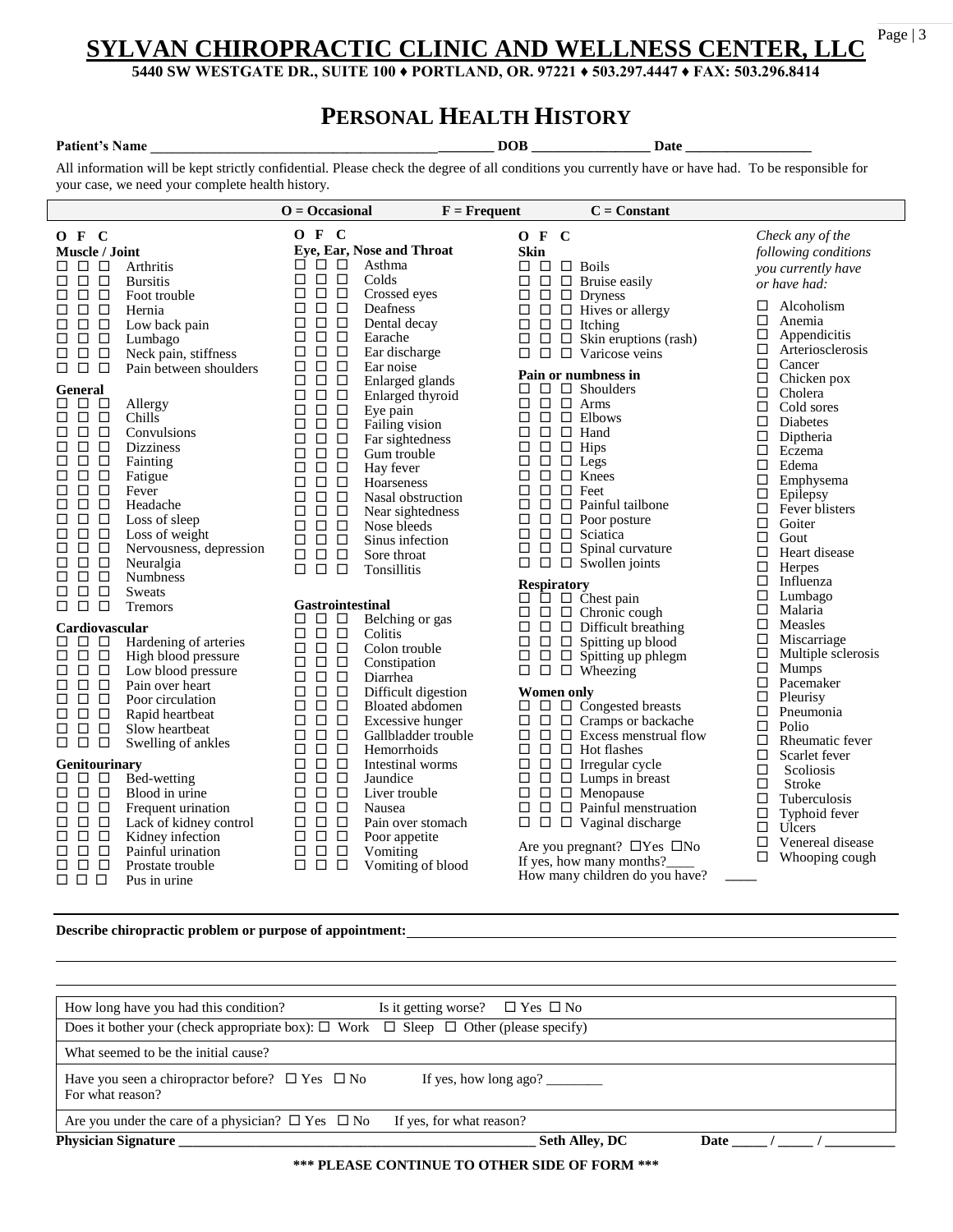**5440 SW WESTGATE DR., SUITE 100 ♦ PORTLAND, OR. 97221 ♦ 503.297.4447 ♦ FAX: 503.296.8414**

| <b>Patient's Name</b>                                                                                                                                         |              |                |                               |   |  |                          | DOB <b>DOB</b> | Date                            |        |        |                                               |        |
|---------------------------------------------------------------------------------------------------------------------------------------------------------------|--------------|----------------|-------------------------------|---|--|--------------------------|----------------|---------------------------------|--------|--------|-----------------------------------------------|--------|
| Have you been hospitalized in the last 5 years? $\Box$ Yes $\Box$ No If yes, for major surgery? $\Box$ Yes $\Box$ No for serious injury? $\Box$ Yes $\Box$ No |              |                |                               |   |  |                          |                |                                 |        |        |                                               |        |
| Have you had any mental or emotional disorders? $\square$ Yes $\square$ No If yes, when?                                                                      |              |                |                               |   |  |                          |                |                                 |        |        |                                               |        |
| Indicate the drugs do you now take? $\Box$ Birth control pills                                                                                                |              |                | $\Box$ Tranquilizers          |   |  | $\Box$ Pain Killers      |                | $\Box$ Other (specify)          |        |        |                                               |        |
| Do you wear: $\Box$ heel lifts? $\Box$ sole lifts? $\Box$ inner soles? $\Box$ area supports? $\Box$ negative heels? $\Box$ platform shoes?                    |              |                |                               |   |  |                          |                |                                 |        |        |                                               |        |
| Is it $\Box$ comfortable? $\Box$ uncomfortable? Do you use a bedboard?<br>$\square$ No<br>What is the age of your mattress?<br>$\Box$ Yes                     |              |                |                               |   |  |                          |                |                                 |        |        |                                               |        |
| How is most of your day spent? $\Box$ standing $\Box$ sitting $\Box$ walking $\Box$ other (specify)                                                           |              |                |                               |   |  |                          |                |                                 |        |        |                                               |        |
| Have you ever:                                                                                                                                                | Yes          | N <sub>o</sub> |                               |   |  | If yes, briefly explain. |                |                                 |        |        |                                               |        |
| - had a broken bone?                                                                                                                                          | $\Box$       |                |                               |   |  |                          |                | <b>HABITS</b>                   | None   | Light  | Mod                                           | Heavy  |
| - been hospitalized?                                                                                                                                          | $\Box$       | $\Box$         |                               |   |  |                          |                | Alcohol                         | □      | □      | □                                             | $\Box$ |
| - had strains or sprains?                                                                                                                                     | □            | $\Box$         |                               |   |  |                          |                | Coffee                          | $\Box$ | $\Box$ | $\Box$                                        | $\Box$ |
| - used a cane, crutch or other support?                                                                                                                       | П            | $\Box$         |                               |   |  |                          |                | Tobacco                         | $\Box$ | $\Box$ | $\Box$                                        | $\Box$ |
| - been struck unconscious?                                                                                                                                    | □            | $\Box$         |                               |   |  |                          |                | Drugs                           | $\Box$ | $\Box$ | $\Box$                                        | $\Box$ |
| - been hospitalized for other than surgery?                                                                                                                   | П            | $\Box$         |                               |   |  |                          |                | Exercise                        | $\Box$ | $\Box$ | $\Box$                                        | $\Box$ |
| - been in a motor vehicle accident/collision?                                                                                                                 | П            | $\Box$         |                               |   |  |                          |                | Sleep                           | $\Box$ | $\Box$ | $\Box$                                        | $\Box$ |
| Do you:                                                                                                                                                       |              |                |                               |   |  |                          |                | Appetite                        | $\Box$ | $\Box$ | $\Box$                                        | $\Box$ |
| - take any prescription or OTC medications?                                                                                                                   | п            | □              |                               |   |  |                          |                | Soft Drinks                     | $\Box$ | $\Box$ | $\Box$                                        | $\Box$ |
| - take minerals, herbs or vitamins?                                                                                                                           | $\Box$       | $\Box$         |                               |   |  |                          |                | Salty Foods                     | $\Box$ | $\Box$ | $\Box$                                        | $\Box$ |
| - think you need minerals, herbs or vitamins?                                                                                                                 | $\Box$       | $\Box$         |                               |   |  |                          |                | Water                           | □      | $\Box$ |                                               | $\Box$ |
| <u>- have any drug allergy?</u>                                                                                                                               | П            | $\Box$         |                               |   |  |                          |                | Sugar                           | $\Box$ | $\Box$ | $\begin{array}{c}\n\Box \\ \Box\n\end{array}$ | $\Box$ |
| When did you last have:<br>- spinal x-ray?                                                                                                                    | <b>Never</b> |                | $0-6$ mos. $6-18$ mos. longer |   |  | г                        |                | Artificial<br><b>Sweeteners</b> | $\Box$ | □      | □                                             | □      |
| - spinal examination?                                                                                                                                         |              |                | □                             |   |  | $\Box$                   |                |                                 |        |        |                                               |        |
| - physical examination?                                                                                                                                       | Π            |                | П                             | п |  | $\Box$                   |                |                                 |        |        |                                               |        |

Please list any other health conditions you have been treated for, or surgery you have had in the last ten years.

#### **FAMILY HEALTH HISTORY:** Information about your immediate family members, brothers, sisters, parents, and grandparents will give us a better understanding of your total health picture.

| PRESENT AND PAST HEALTH PROBLEMS |
|----------------------------------|
|                                  |
|                                  |
|                                  |
|                                  |
|                                  |
|                                  |

Please mark your areas of pain on the figures below.

I

Page | 4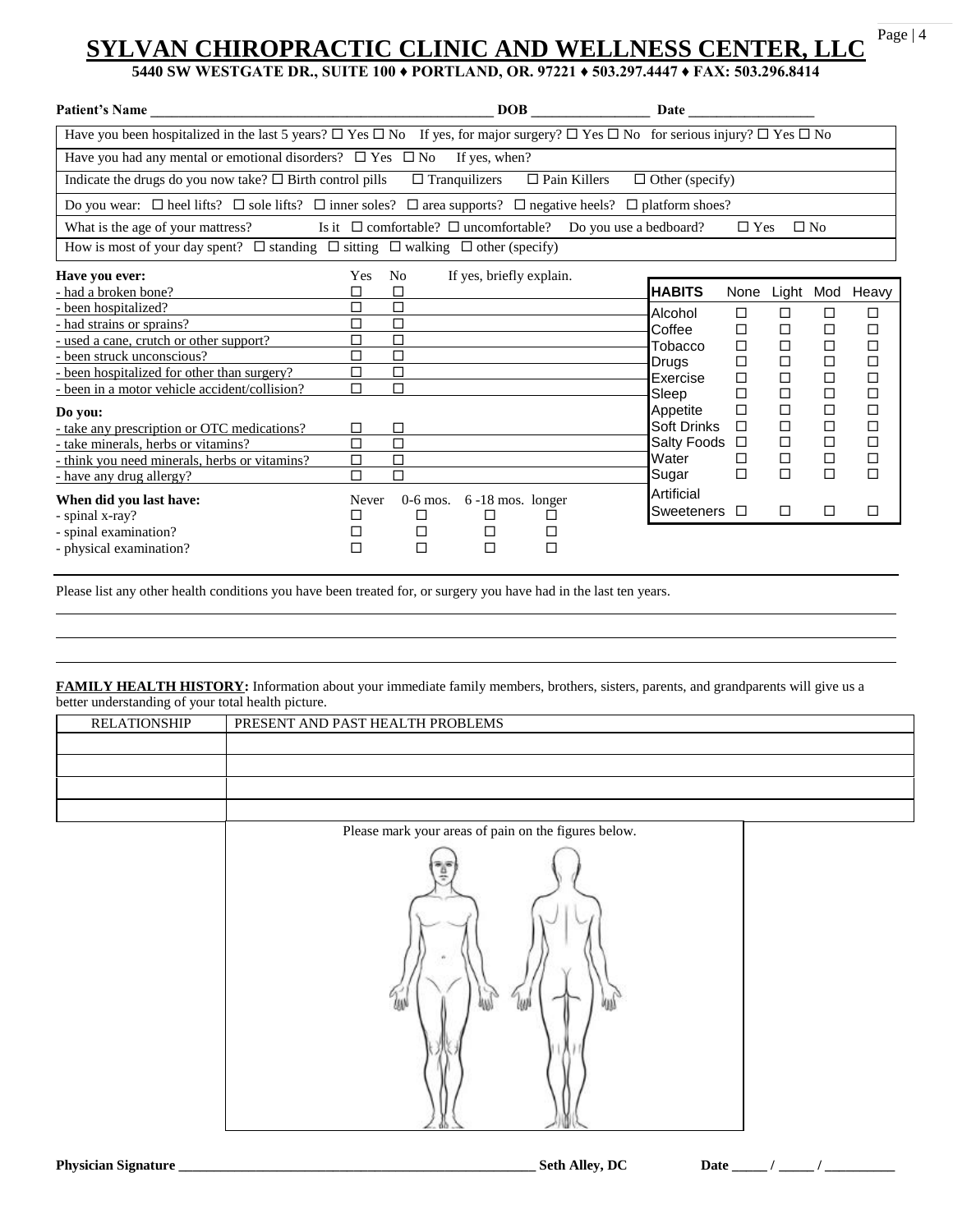**5440 SW WESTGATE DR., SUITE 100 ♦ PORTLAND, OR. 97221 ♦ 503.297.4447 ♦ FAX: 503.296.8414**

# **Digestion Questionnaire**

| <b>Patient's Name</b>                                                                                                                                                                                                      |  |           |              |           |                                                           |           |              |                                  |           | DOB                                       |           |      |                                 |           |                             |     |           |           |    |
|----------------------------------------------------------------------------------------------------------------------------------------------------------------------------------------------------------------------------|--|-----------|--------------|-----------|-----------------------------------------------------------|-----------|--------------|----------------------------------|-----------|-------------------------------------------|-----------|------|---------------------------------|-----------|-----------------------------|-----|-----------|-----------|----|
| <b>Symptoms Checklist</b><br>Enter your scores into the appropriate categories in the chart.<br>Rate the frequency and severity of your symptoms:<br>0 = Never have the symptom<br>3 = Frequently experience mild symptoms |  |           |              |           |                                                           |           |              |                                  |           |                                           |           |      |                                 |           |                             |     |           |           |    |
|                                                                                                                                                                                                                            |  |           |              |           | 1= Occasionally experience mild symptoms                  |           |              |                                  |           | 4 = Frequently experience severe symptoms |           |      |                                 |           |                             |     |           |           |    |
|                                                                                                                                                                                                                            |  |           |              |           | 2 = Occasionally experience severe symptoms               |           |              |                                  |           |                                           |           |      |                                 |           |                             |     |           |           |    |
| <b>Diarrhea</b>                                                                                                                                                                                                            |  |           |              |           | Eczema                                                    |           |              |                                  |           | <b>Receeding Gums</b>                     |           |      |                                 |           | <b>Sinus Problems</b>       |     |           |           |    |
| <b>Nausea</b>                                                                                                                                                                                                              |  |           |              |           | <b>Hair Loss</b>                                          |           |              |                                  |           | <b>Sore Throat</b>                        |           |      |                                 |           | <b>Sneezing Attacks</b>     |     |           |           |    |
| Gas                                                                                                                                                                                                                        |  |           |              |           | <b>Itching</b>                                            |           |              |                                  |           | <b>Swollen Tonsils</b>                    |           |      |                                 |           | <b>Stuffy Nose</b>          |     |           |           |    |
| <b>Smelly Stools/</b><br><b>Mucous in Stools</b>                                                                                                                                                                           |  |           |              |           | <b>Excessive Sweating/</b><br><b>Flushing/Hot Flashes</b> |           |              |                                  |           | Swollen Tongue/<br>Lips/Gums              |           |      |                                 |           |                             |     |           |           |    |
| <b>Stomach Pains</b>                                                                                                                                                                                                       |  |           |              |           | <b>Hives/Rashes</b>                                       |           |              |                                  |           |                                           |           |      |                                 |           |                             |     |           |           |    |
| <b>Total</b>                                                                                                                                                                                                               |  |           |              |           | <b>Total</b>                                              |           |              | Total                            |           |                                           |           |      | <b>Total</b>                    |           |                             |     |           |           |    |
| <b>Mind</b>                                                                                                                                                                                                                |  | AM        | N.           | <b>PM</b> | <b>Mood</b>                                               | AM        | N            |                                  | <b>PM</b> | <b>Joints &amp; Muscles</b>               |           | AM I | N.                              | <b>PM</b> | <b>Eyes</b>                 |     | AM        | N         | PM |
| <b>Brain Fog</b>                                                                                                                                                                                                           |  |           |              |           | Aggressiveness                                            |           |              |                                  |           | <b>Achy Muscles</b>                       |           |      |                                 |           | <b>Blurred Vision</b>       |     |           |           |    |
| Focus                                                                                                                                                                                                                      |  |           |              |           | Anxiety/Fear                                              |           |              |                                  |           | <b>Arthritis</b>                          |           |      |                                 |           | <b>Dark Circles</b>         |     |           |           |    |
| Poor                                                                                                                                                                                                                       |  |           |              |           | Depression                                                |           |              | <b>Joint Pain</b>                |           |                                           |           |      |                                 |           | <b>Itchy Eyes</b>           |     |           |           |    |
| Concentration                                                                                                                                                                                                              |  |           |              |           | <b>Mood Swings</b>                                        |           |              |                                  |           | <b>Stiffness</b>                          |           |      |                                 |           | <b>Swollen Eyes</b>         |     |           |           |    |
| Poor Memory                                                                                                                                                                                                                |  |           |              |           | <b>Nervousness</b>                                        |           |              |                                  |           | Weakness                                  |           |      |                                 |           | <b>Watery Eyes</b>          |     |           |           |    |
| Stuttering/<br>Stammering                                                                                                                                                                                                  |  |           |              |           | Irritability/<br>Anger                                    |           |              | <b>Limited Joint</b><br>Movement |           |                                           |           |      | Sticky/Crusty<br><b>Eyelids</b> |           |                             |     |           |           |    |
| Total                                                                                                                                                                                                                      |  |           |              |           | <b>Total</b>                                              |           | <b>Total</b> |                                  |           |                                           |           |      | <b>Total</b>                    |           |                             |     |           |           |    |
| <b>Energy &amp; Activity</b>                                                                                                                                                                                               |  | AM        | N            | <b>PM</b> | <b>Ears</b>                                               | <b>AM</b> | N            | <b>PM</b>                        |           | Head                                      | <b>AM</b> | N    | <b>PM</b>                       |           | Lungs                       | AMI | ${\sf N}$ | <b>PM</b> |    |
| Apathy                                                                                                                                                                                                                     |  |           |              |           | Drainage                                                  |           |              |                                  |           | Dandruff                                  |           |      |                                 |           | Asthma/Bronchitis           |     |           |           |    |
| Fatigue                                                                                                                                                                                                                    |  |           |              |           | <b>Ear Aches</b>                                          |           |              |                                  |           | <b>Dizziness</b>                          |           |      |                                 |           | Congestion                  |     |           |           |    |
| <b>Hyperactivity</b>                                                                                                                                                                                                       |  |           |              |           | <b>Ear Infections</b>                                     |           |              |                                  |           | <b>Headaches</b>                          |           |      |                                 |           | <b>Difficulty Breathing</b> |     |           |           |    |
| Insomnia                                                                                                                                                                                                                   |  |           |              |           | <b>Itchy Ears</b>                                         |           |              |                                  |           | Lightheadedness                           |           |      |                                 |           | <b>Shortness of Breath</b>  |     |           |           |    |
| <b>Restlessness</b>                                                                                                                                                                                                        |  |           |              |           | <b>Ringing in Ears</b>                                    |           |              |                                  |           | <b>Migraines</b>                          |           |      |                                 |           | Wheezing                    |     |           |           |    |
| <b>Total</b>                                                                                                                                                                                                               |  |           |              |           | <b>Total</b>                                              |           | <b>Total</b> |                                  |           |                                           |           |      |                                 |           | Total                       |     |           |           |    |
| Weight                                                                                                                                                                                                                     |  | <b>AM</b> | $\mathsf{N}$ | <b>PM</b> | Other                                                     |           | AM           | N                                | <b>PM</b> |                                           |           |      |                                 |           |                             |     |           |           |    |
| <b>Binge Eating</b>                                                                                                                                                                                                        |  |           |              |           | <b>Chest Pains</b>                                        |           |              |                                  |           |                                           |           |      |                                 |           |                             |     |           |           |    |
| <b>Compulsive Eating</b>                                                                                                                                                                                                   |  |           |              |           | <b>Frequent Illness</b>                                   |           |              |                                  |           |                                           |           |      |                                 |           |                             |     |           |           |    |
| <b>Food Cravings</b>                                                                                                                                                                                                       |  |           |              |           | <b>Rapid Heartbeat</b>                                    |           |              |                                  |           |                                           |           |      |                                 |           |                             |     |           |           |    |
| Underweight                                                                                                                                                                                                                |  |           |              |           | <b>Urgent Urination</b>                                   |           |              |                                  |           |                                           |           |      |                                 |           |                             |     |           |           |    |
| <b>Weight Gain</b>                                                                                                                                                                                                         |  |           |              |           |                                                           |           |              |                                  |           |                                           |           |      |                                 |           |                             |     |           |           |    |
| <b>Total</b>                                                                                                                                                                                                               |  |           |              |           | <b>Total</b>                                              |           |              |                                  |           |                                           |           |      |                                 |           |                             |     |           |           |    |

### **For FEMALE patients:**

Are you currently taking any oral contraceptive pills?  $\Box$  YES  $\Box$  NO

If yes: Which prescription are you using, and for how long? \_\_\_\_\_\_\_\_\_\_\_\_\_\_\_\_\_\_\_\_\_\_\_\_\_\_\_\_\_\_\_\_\_\_\_\_\_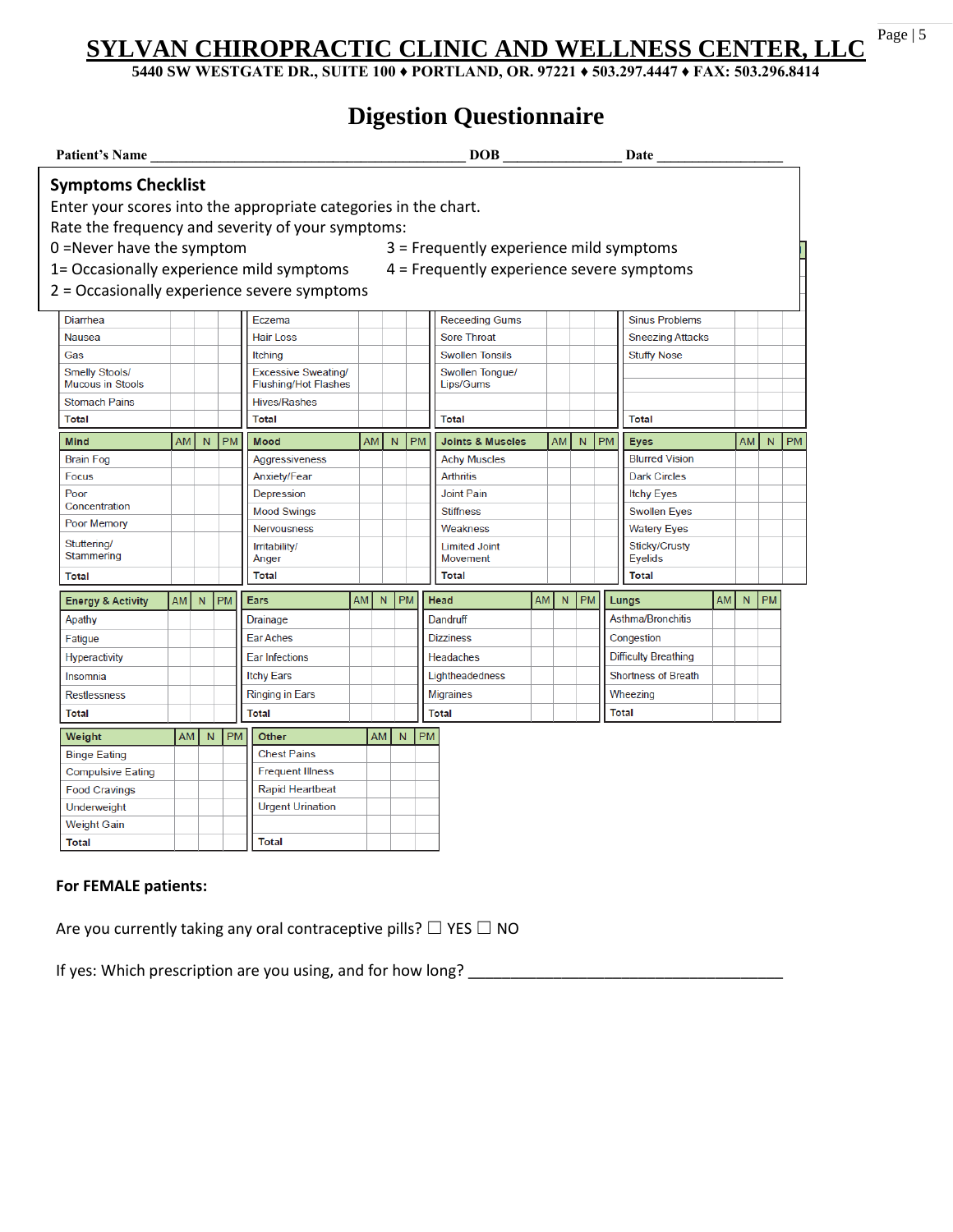# **Consent to Treatment**

**5440 SW WESTGATE DR., SUITE 100 ♦ PORTLAND, OR. 97221 ♦ 503.297.4447 ♦ FAX: 503.296.8414**

**SYLVAN CHIROPRACTIC CLINIC AND WELLNESS C** 

#### To Our Patients:

Chiropractic examination and therapeutic procedures (including spinal adjustment, ultrasound, heat application, electrotherapy and manual muscle therapy) are considered safe and effective methods of care. Occasionally, however, complications may arise. Any procedure intended to help may have complications. While the chances of experiencing complications are small, it is the practice of this clinic to inform our patients about them. Side effects include, but are not limited to, soreness, inflammation, soft tissue injury, dizziness, burns, and temporary worsening of symptoms. More serious complications are extremely rare and their association with spinal adjustments (manipulation) is debated. These complications include injury to the arteries in the neck which may be associatedtwith stroke and serious neurological impairment, injuries to the spinal discs, and spinal fractures. Serious complications are estimated to be in the range of 0.5 to 2 incidents per million adjustments for adjustments of the neck, and 1 per million for adjustments of the low back. Additional information on side-effects, complications and effectiveness of spinal adjustments is available upon request.

*I have read and understand the above statements regarding treatment side-effects. I also understand that there is no guarantee or warranty for a specific cure or result.*

#### **PATIENT SIGNATURE: \_\_\_\_\_\_\_\_\_\_\_\_\_\_\_\_\_\_\_\_\_\_\_\_\_\_\_\_\_\_\_\_\_\_\_\_\_\_\_\_\_\_\_\_\_\_\_\_\_\_\_\_\_\_\_\_ DATE: \_\_\_\_\_\_\_\_\_\_\_\_\_\_\_\_\_\_\_\_**

#### **Please read the following carefully and initial each statement:**

I understand that if I have any prosthetics or surgical implants (including breast implants, an artificial joint, etc.), I should discuss this with the supervising physician because it may affect care.

I understand that I play an important role in my own health care. Just as a patient can choose to discontinue care at any time, Sylvan Chiropractic Clinic and Wellness Center, LLC reserves the right to terminate a doctor-patient relationship if a patient is continually unable to comply with reasonable treatment plans.

### **CONSENT FOR TREATMENT OF A MINOR**

By signing below, I acknowledge and represent that I am the parent or legal guardian of:

**Parent/Guardian Signature:**  $\blacksquare$ 

#### **Patient's Full Name Date of Birth**

I hereby authorize any chiropractic, physiotherapy, or massage therapy treatments deemed advisable at this time as well as at the time of any future visits deemed necessary for this patient if a parent or legal guardian is not available when the child is brought in for treatment.

I agree to hold Sylvan Chiropractic Clinic and Wellness Center and its staff free and harmless from any claims, suits for damages or complications which may result from such treatment. This authorization will be effective as of  $\frac{1}{\sqrt{1-\frac{1}{\sqrt{1-\frac{1}{\sqrt{1-\frac{1}{\sqrt{1-\frac{1}{\sqrt{1-\frac{1}{\sqrt{1-\frac{1}{\sqrt{1-\frac{1}{\sqrt{1-\frac{1}{\sqrt{1-\frac{1}{\sqrt{1-\frac{1}{\sqrt{1-\frac{1}{\sqrt{1-\frac{1}{\sqrt{1-\frac{1}{\sqrt{$ 

**Today's Date**

Witnessed by: **witnessed by:**  $\blacksquare$ 

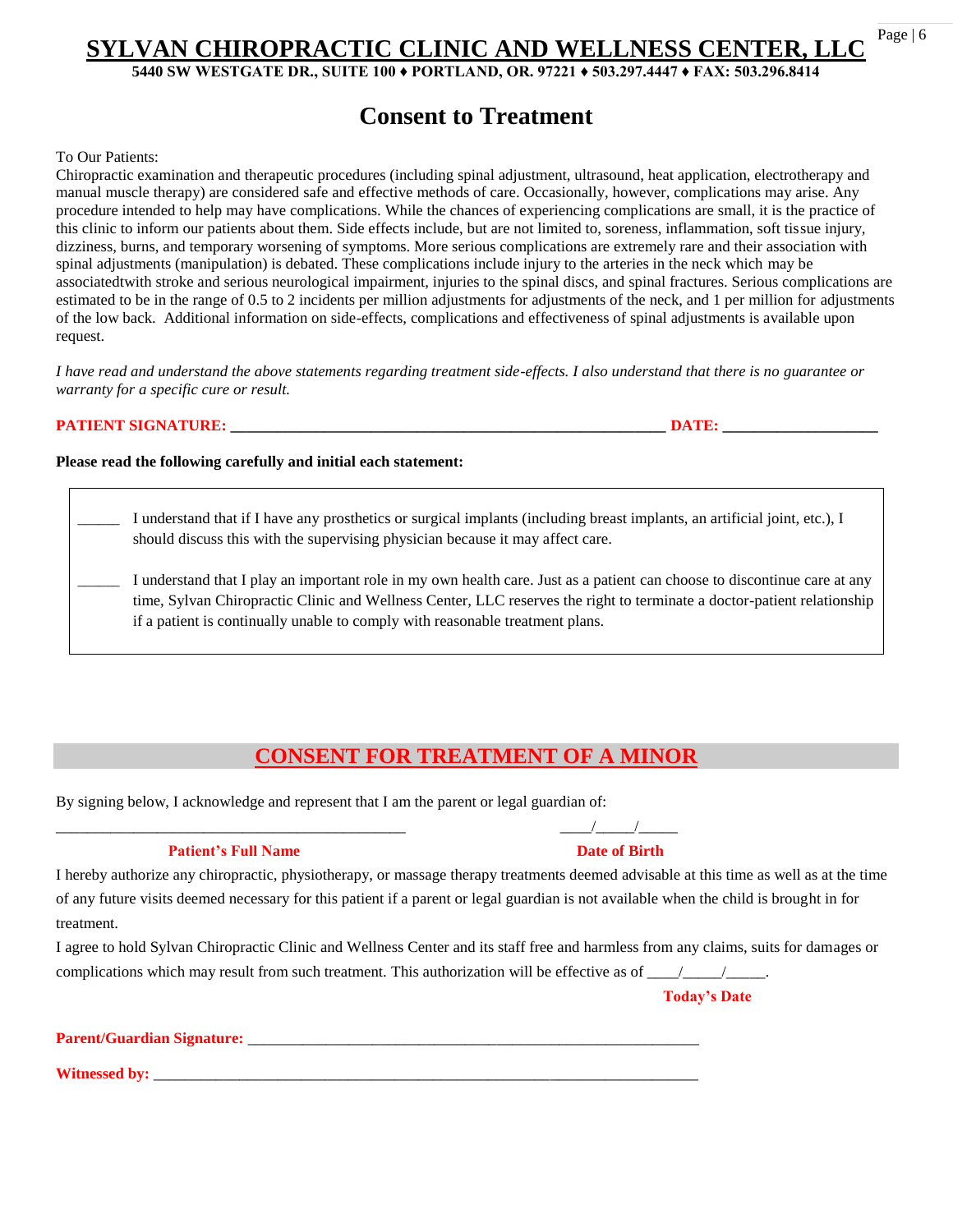**5440 SW WESTGATE DR., SUITE 100 ♦ PORTLAND, OR. 97221 ♦ 503.297.4447 ♦ FAX: 503.296.8414**

# **Clinic Financial Policy**

**Thank you for choosing Sylvan Chiropractic Clinic and Wellness Center to help you maximize your body's potential for performance and longevity. Please familiarize yourself with our clinic's financial policy by reading the following information about how your medical charges will be handled.**

## **OFFICE POLICY AND PAYMENT RESPONSIBILITY**

The responsible party is obligated for payment in full of this account. In the event your private insurance company does not compensate us within sixty (60) days after billing, we must require you to pay us directly and work out your difficulties with your insurance carrier. **You are responsible for timely payment of your account. Patient balances are due 30 days after receipt of your statement. Balances over 60 days are subject to a \$20 statement re-billing fee. Balances 90 days past due may be reviewed for collections and if sent to collections, a fee of 30% of the overdue amount may be assessed.** Any worker's compensation and/ or motor vehicle claims that are denied by the insurance carrier will become due in full once our office receives an official denial of the claim. If you suspend or terminate your care and treatment, fees for professional services rendered will be charged directly to you and are immediately due and payable. In the event of non-payment, the responsible party shall bear the cost of collection and/or court costs and reasonable legal fees should this be required. All supplements/vitamins, lab work, supports and other supplies must be paid for at the time they are received. **There will be the additional charge of \$30.00 for all returned checks due to insufficient funds.** 

**There will be a \$35 fee charged for missed appointments not cancelled or rescheduled at least 24 hours in advance.**

### **BILLING YOUR INSURANCE CARRIER**

We will gladly submit your medical bills to your primary insurance. All estimated co-pays, co-insurance, deductibles and supply charges are due on the day of treatment, unless special arrangements have been agreed upon prior to visit. We accept cash, check, and credit card (Visa, MasterCard) payments at this time. You will be balance billed any remaining charges after your insurance processes your claim. Insurance policies are a contractual arrangement between an insurance carrier and the insured. Possession of a medical insurance member ID card is NOT a guarantee of coverage. **Due to privacy limitations imposed by insurance carriers regarding coverage disclosures, the clinic WILL NOT assume responsibility to determine your benefits in advance of treatment. You are ultimately responsible as the policy holder to contact your insurance company to determine your own benefits and coverage.**

**If you do not have chiropractic coverage or elect to not use your insurance coverage, you must complete a Self-Pay Discount form if you elect to not have us bill your insurance or you have no coverage.**

### **INSURANCE AUTHORIZATION AND ASSIGNMENT OF BENEFITS**

I authorize my insurance benefits to be paid directly to Sylvan Chiropractic Clinic and Wellness Center, LLC. I authorize the release of any medical information necessary to process this claim. By signing below, acknowledge that any quote of benefits that has been given to me by the clinic staff, is only a quote, and does not guarantee payment from my insurance company. In the event that my insurance fails to pay partially, or in full, I am held financially responsible for any and all charges. I understand it is my responsibility to verify my insurance coverage and must direct any questions I may have to my employer and/or insurance. I attest that I have provided Sylvan Chiropractic Clinic and Wellness Center, LLC with any and all insurance coverage information. I have read this form and understand and agree to all of the above applicable responsibilities and policies. **I acknowledge I have received and reviewed the Insurance Coverage and Patient Liability Policy hand out that outlines further policy details.**

I have read, understand and agree with the above financial policy.

### **Patient or Guardian's Signature:** \_\_\_\_\_\_\_\_\_\_\_\_\_\_\_\_\_\_\_\_\_\_\_\_\_\_\_\_\_\_\_\_\_\_\_\_\_\_\_ **Date:** \_\_\_\_\_\_\_\_\_\_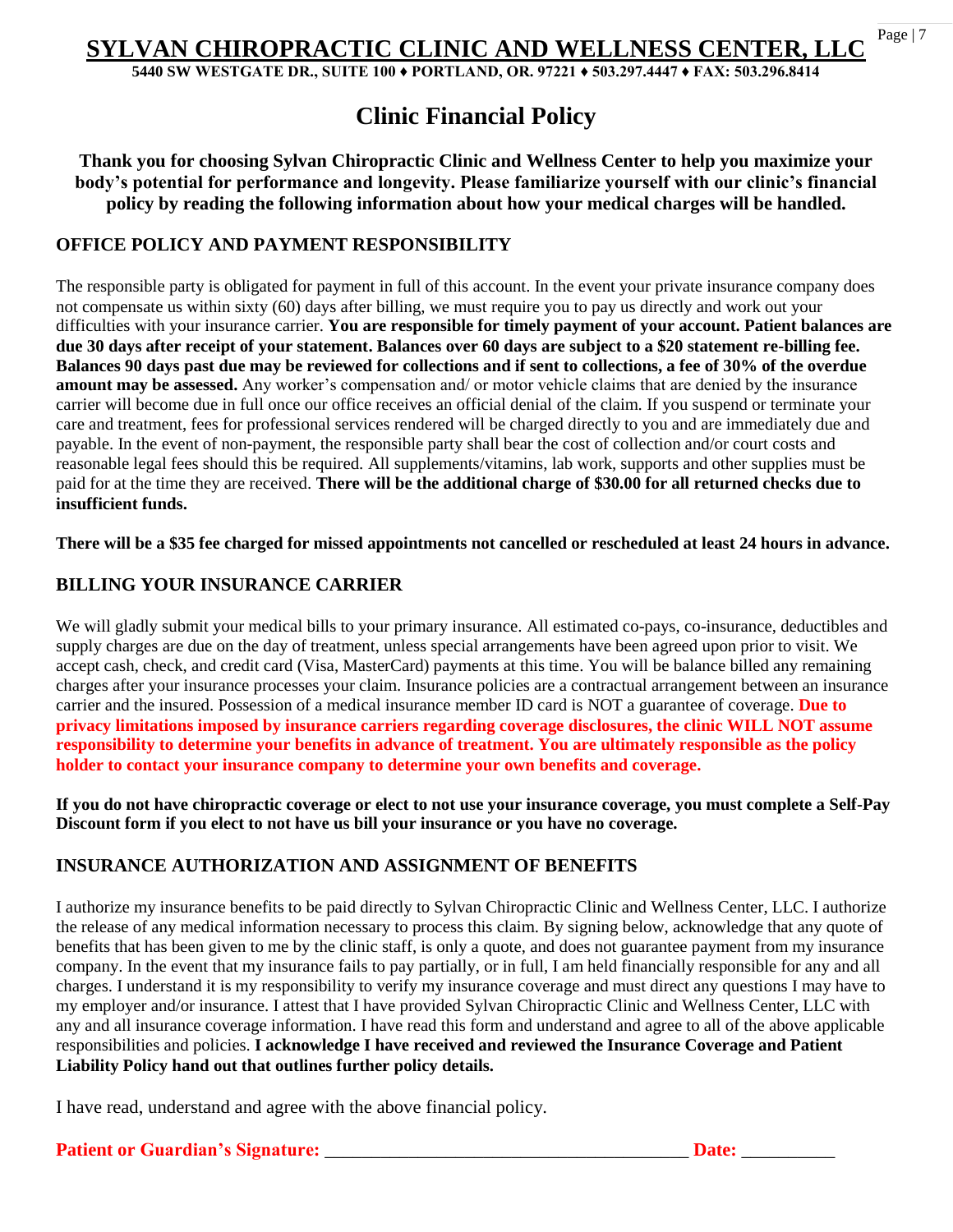**5440 SW WESTGATE DR., SUITE 100 ♦ PORTLAND, OR. 97221 ♦ 503.297.4447 ♦ FAX: 503.296.8414**

# **Self-Pay Patient Agreement** *For patients choosing to NOT bill private insurance*

We are contractually obligated to bill your insurance carrier for your treatment if our practitioners are in-network with your carrier. If you choose to NOT bill your insurance carrier for any reason—such as a high deductible plan or limited annual visits—you must indicate this decision by completing this document PRIOR to receiving care to allow us to waive this contractual obligation to your insurance carrier.

If at any time in the future you wish to terminate this agreement and choose to provide us with accurate and appropriate insurance information, your treatment costs will be submitted to your insurance company for payment. We do require that our practitioners be in-network with your carrier for this billing to occur. You must provide your insurance information to our clinic PRIOR to the date of service for which you want us to bill your insurance company on your behalf.

By signing below, I am indicating that either:

1) I do not have health insurance that can be billed for my treatment at the Sylvan Chiropractic Clinic and Wellness Center, LLC; or,

\_\_\_\_\_\_\_\_\_\_\_\_\_\_\_\_\_\_\_\_\_\_\_\_\_\_\_\_\_\_\_\_\_\_\_\_\_\_\_\_\_\_\_\_\_\_\_\_\_\_\_\_\_\_\_\_\_\_\_\_\_\_\_\_\_\_\_\_\_

\_\_\_\_\_\_\_\_\_\_\_\_\_\_\_\_\_\_\_\_\_\_\_\_\_\_\_\_\_\_\_\_\_\_\_\_\_\_\_\_\_\_\_\_\_\_\_\_\_\_\_\_\_\_\_\_\_\_\_\_\_\_\_\_\_\_\_\_\_

2) I am choosing to NOT have my insurance billed for the services I am receiving.

I hereby agree to pay for my treatment in full at the time of service at the Sylvan Chiropractic Clinic and Wellness Center, LLC.

Patient's name:

Signature:

Date:

 $\overline{\phantom{a}}$  /  $\overline{\phantom{a}}$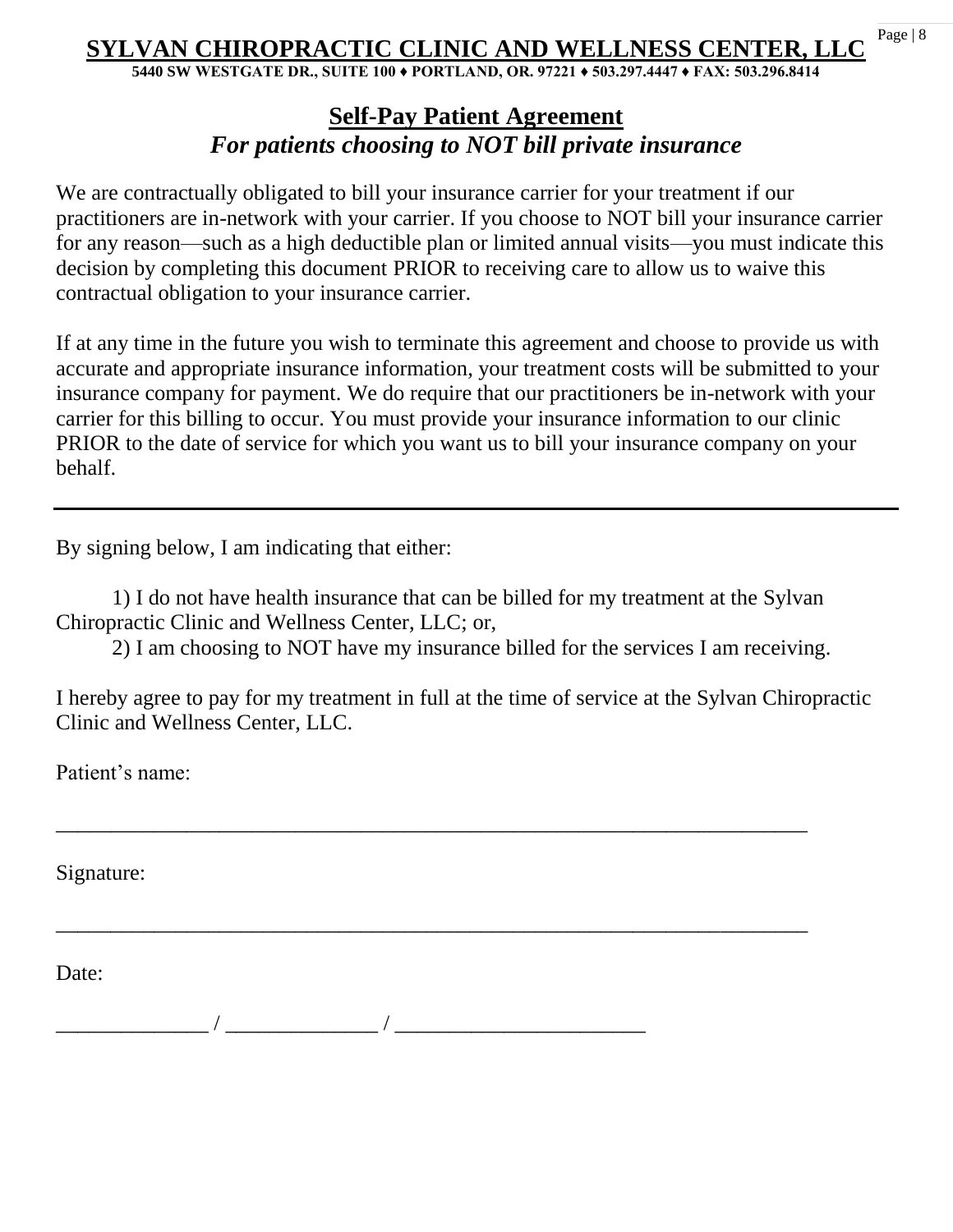**5440 SW WESTGATE DR., SUITE 100 ♦ PORTLAND, OR. 97221 ♦ 503.297.4447 ♦ FAX: 503.296.8414**

# **Insurance Coverage and Patient Liability Policy ♦ ♦ ♦ PLEASE KEEP THIS DOCUMENT FOR YOUR RECORDS ♦ ♦ ♦**

We accept assignment on most medical insurance plans, auto injury cases and worker's compensation claims. The contract of medical health insurance is between the patient and the insurance company. The patient is responsible for knowing their individual insurance plan coverage. The patient is also responsible for knowing any changes made to their insurance plan by the insurance company or the subscriber's employer, and notifying the clinic of such changes. Possession of a medical insurance member ID card is NOT a guarantee of coverage. The clinic WILL NOT assume responsibility in determining your benefits in advance of treatment. We cannot guarantee the accuracy of the information they provide because a quote is NOT a guarantee of payment from your insurance company. Payment is subject to the terms and conditions of your policy. You are ultimately responsible as the policy holder to contact your insurance company to determine your own benefits and coverage.

### **Co-Pays, Co-insurances and Deductibles**

We will collect all co-pays, co-insurance and deductibles at the time of service based on the insurance quote we have been given. Final patient responsibility will be determined once your insurance company processes your claim.

### **Payment**

We are happy to provide the service of billing your insurance company on your behalf and will accept payment from them directly, but any monies owed on your account are ultimately your responsibility per our financial agreement. The clinic cannot be responsible for disputing or appealing the way your insurance has processed payment on a claim. It is very important that you provide legible and accurate patient information to the clinic at the time of your first appointment and update us of any changes. Incomplete or inaccurate information can cause claim processing delay and/or denials. If once your insurance has addressed your claim and we are not paid in full by your insurance company (less any contractual write-offs resulting from network participation) you will be balanced billed any remaining charges and be required to pay us directly. Please be aware that when dealing with insurance companies, misquotes can be given, maximums can be met, policies and coverage can change, certain services involved in your treatment plan may not be covered under your policy, amounts billed may be above your insurance allowable, and deductibles may not be met in full—all of which can alter the amount of your bill after the claim has been submitted and processed. We encourage you to verify your own insurance coverage every year to review any changes in your policy. We also ask that before your first visit of the year, you notify us of any changes in your insurance and upon your visit give us a copy of any new insurance cards you might have received. We do our best to help you with your insurance benefits. If you are ever balanced billed an amount that you may find difficult to pay, please contact us for possible payment arrangements.

You are responsible for timely payment of your account. Patient balances are due 30 days after receipt of your statement. Balances over 60 days are subject to a \$20 statement re-billing fee. Balances 90 days past due may be reviewed for collections and if sent to collections, a fee of 35% of the overdue amount may be assessed. Any worker's compensation and/or motor vehicle claims that are denied by the insurance carrier will be considered due in full once our office receives an official denial of the claim. We will mail you a statement to the address you provide us if any additional balances are due which will be due upon receipt.

### **Auto Injury Cases**

If you are hurt in an accident and it is deemed the other driver's fault, the other driver's auto insurance company is responsible. However, in some cases this third party will not pay out on a claim until the case is settled. If you choose not to file a PIP claim and want to wait on the third-party settlement then it is required that you are a self-pay patient and pay at the time of service and submit the bill yourself to the third party so you can be reimbursed when you claim settles.

All auto liability policies in Oregon are required to provide Personal Injury Protection (PIP [no-fault]) coverage for prompt payment of reasonable and necessary medical expenses resulting from an accident. There is no penalty to you for making a PIP claim under your own policy. However, your insurance company is entitled to be reimbursed by the responsible person's insurance company. First general rule: "PIP follows the car." If the car is insured, PIP covers all occupants no matter who was at fault. By law, PIP must cover at least \$15,000 worth of medical expenses occurring within 365 days of the accident as long as it is deemed reasonable and necessary. Any amounts over your PIP should be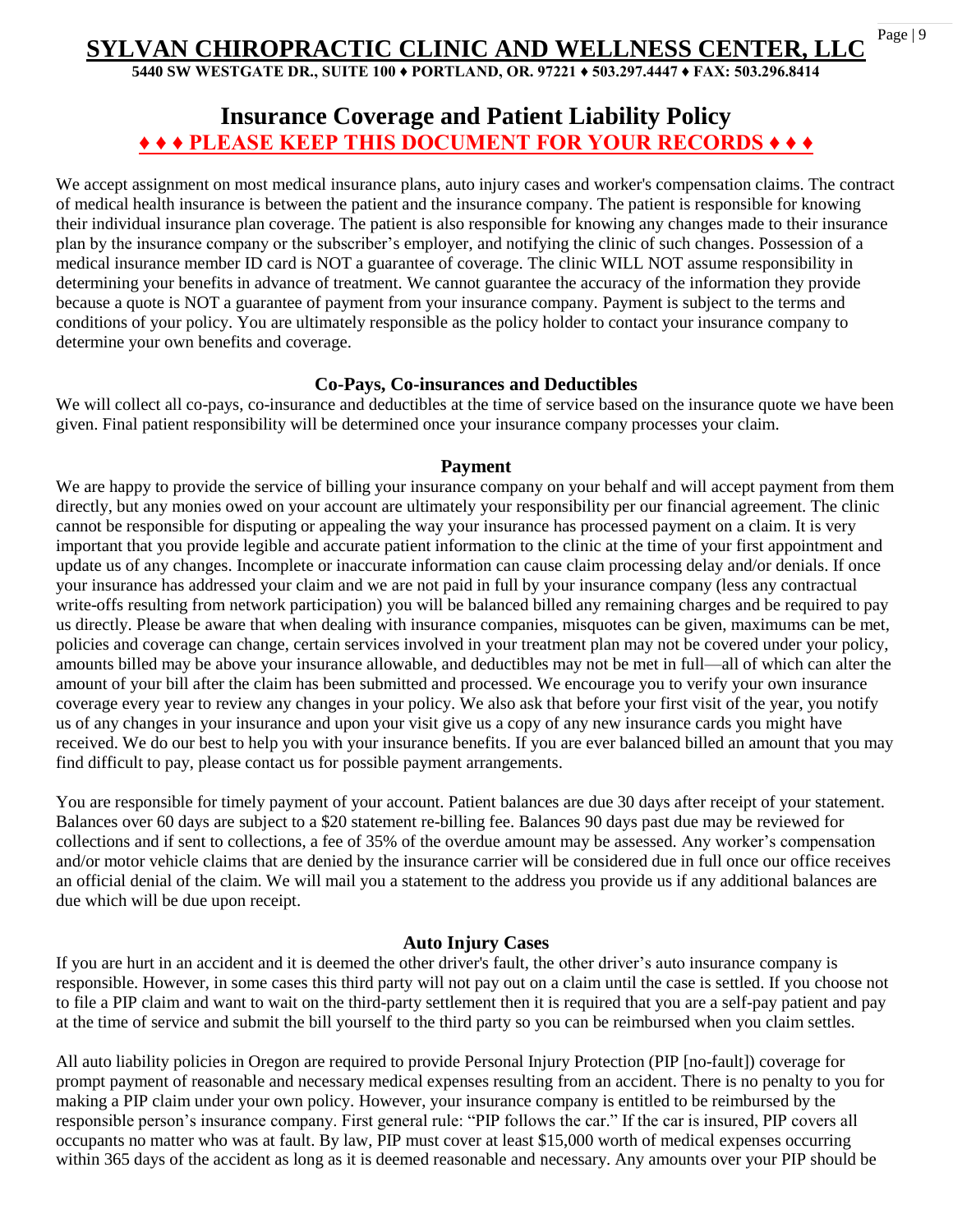**5440 SW WESTGATE DR., SUITE 100 ♦ PORTLAND, OR. 97221 ♦ 503.297.4447 ♦ FAX: 503.296.8414**

covered by your healthcare insurance. If you do not have healthcare insurance or your healthcare insurance policy does not cover the services provided in our clinic, you will be personally liable for any amounts in excess of your PIP insurance. Even though you file a PIP claim there may come a time during the course of your treatment where your PIP stops making payments on your medical expenses. For this reason, we have all motor vehicle accident patients sign an "Assignment and Understanding" document with our clinic, which you will be given at the time of your first appointment. If your PIP exhausts, denies and/or expires and we are unable to secure payment from your healthcare insurance, the lien gives the clinic added protection so that we can be assured reimbursement for services rendered from any settlement awarded to you resulting from the injury case. Your insurance company will not advise us on how much money is available in your PIP or warn us when it is about to exhaust. Only you are authorized to obtain that information.

### **Medicare Non-Covered Services**

According to existing Medicare law, many of the services in our office are NON-COVERED and are the responsibility of the patient.

### **Examples of Non-Covered Services:**

**All Services Other than Chiropractic Adjustments:** office visits to evaluate and manage, re-evaluate, advise, or give counsel regarding your health; physiotherapy such as massage, traction, electrical stimulation, neuromuscular re-education, etc.; x-rays, laboratory, supplies, and vitamins

**Various Chiropractic Adjustments or Treatments:** non-spinal manipulation to the shoulder, arm, leg, etc.; maintenance care of a condition which is stable and not making any more improvement; wellness care to promote health

### **Time of Service (Self-Pay) Payments**

Our clinic strives to provide exceptional care that is reasonable and necessary for our patients at a price that is affordable. For those patients that do not have insurance coverage or do not wish to utilize existing coverage, you must sign the Self-Pay Patient Agreement form to acknowledge that you do not have health insurance or you are choosing not to have your insurance billed for the services you are receiving. If at any time you present insurance to our clinic to bill on your behalf within your insurance company's timely filing and policy guidelines, we will commence submitting claims to your insurance company. You may choose to submit a statement to any insurance company to seek reimbursement yourself provided that our clinic is not contracted with that insurance. Under some circumstances payment plans may be available for Self-Pay patients.

### **Billing Questions**

The financial realm of health care can be confusing and frustrating for patients as well as practitioners and support staff. We want to be your partner in the process to help you receive the most of your insurance benefits. An Explanation of Benefits (EOB) from your insurance company is a statement detailing your medical benefits account activity. It is important to carefully read your EOB once you receive it as the information on the EOB helps you understand how your benefits were applied to that particular claim. It will show the amount we billed for the service, the amount the insurance allows for the service, any co-pays, co-insurance and or deductible that was applied, and amounts not covered because it is either a provider contractual write-off or patient responsibility. It should provide an explanation of any denial, reduction, or any other reason for not providing full reimbursement for the amount billed. If you don't feel the claim was processed correctly we encourage you to contact your insurance so that their customer service can explain why your policy did not allow for reimbursement. As a member you are entitled to appeal denials and to receive a copy of the criterion relied upon in making the determination to deny your claim. The more proactive you are with your healthcare, the better chance you have of getting your claims paid accurately with the least amount of out-of-pocket expense to you.

If you have any questions regarding your medical bills or account status, please contact our offices at (503) 297-4447.

Thank you, Sylvan Chiropractic Clinic and Wellness Center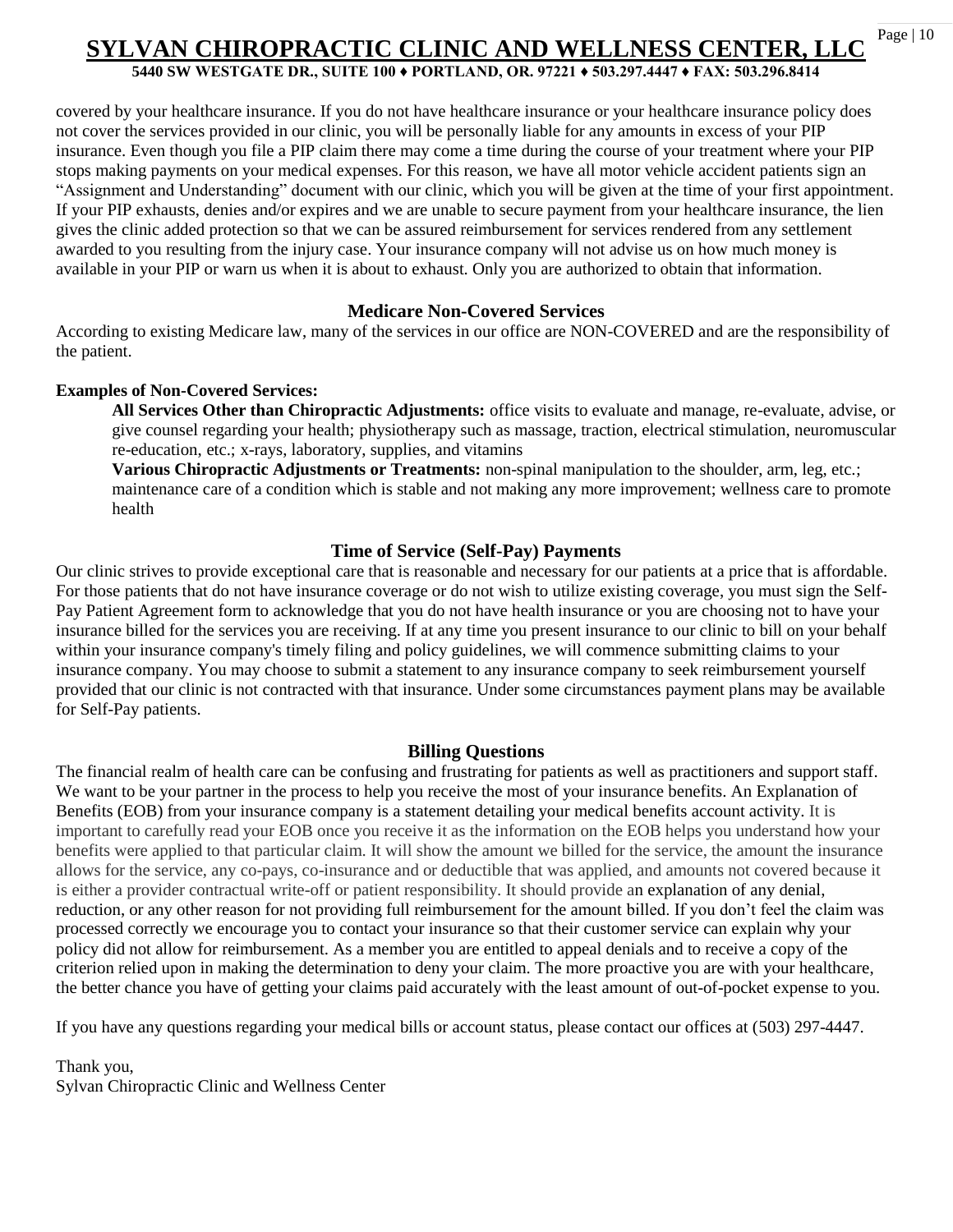**5440 SW WESTGATE DR., SUITE 100 ♦ PORTLAND, OR. 97221 ♦ 503.297.4447 ♦ FAX: 503.296.8414**

# **Notice of Privacy Practices ♦ ♦ ♦ PLEASE KEEP THIS DOCUMENT FOR YOUR RECORDS ♦ ♦ ♦**

This notice illustrates how your personal health information may be used and disclosed, and how you can gain access to this information. Please review this notice carefully. Our practice is dedicated, and we are required by applicable federal and state laws, to maintain the privacy of your health information. These laws also require us to provide you with this notice of our privacy practices, and to inform you of your rights and our obligations concerning your health information. We are required to follow the privacy practices described below while this notice is in effect. This notice is effective as of April 14, 2003, and will remain in effect until it is replaced.

### *CHANGES TO NOTICE*

We reserve the right to change this notice and the privacy practices described below at any time in accordance with applicable law. Prior to making significant changes to our privacy practices, we will alter this notice to reflect the changes, and make the revised notice available to you upon request. Any changes we make to our privacy practices and/or this notice may be applicable to health information created or received by us prior to the date of the changes. You may request a copy of our notice at any time. For more information about our privacy practices, or for additional copies of this notice, please contact us using the information listed at the end of this notice.

### *PERMITTED USES AND DISCLOSURES OF HEALTH INFORMATION*

A. TREATMENT, PAYMENT, and HEALTHCARE OPERATIONS: You should be aware that during the course of our relationship with you we will likely use and disclose health information about you for treatment, payment, and healthcare operations. Examples of these activities are as follows:

*Treatment:* We may use or disclose your health information to a physician or other healthcare provider providing treatment to you. *Payment:* We may use and disclose your health information to obtain payment for services we provide to you.

*Healthcare Operations:* We may use and disclose your health information in connection with our healthcare operations. Healthcare operations include quality assessment and improvement activities, reviewing the competence or qualifications of healthcare professionals, evaluating practitioner and provider performance, and other business operations.

B. AUTHORIZATIONS: You may specifically authorize us to use your health information for any purpose or to disclose your health information to anyone, by submitting such an authorization in writing. Upon receiving an authorization from you in writing we may use or disclose your health information in accordance with that authorization. You may revoke an authorization at any time by notifying us in writing. Your revocation will not affect any use or disclosures permitted by your authorization while it was in effect. Unless you give us a written authorization, we cannot use or disclose your health information for any reason except those permitted by this Notice.

C. DISCLOSURES TO FAMILY AND PERSONAL REPRESENTATIVES: We must disclose your health information to you as described in the Patient Rights section of this Notice. Such disclosures will be made to any of your personal representatives appropriately authorized to have access and control of your health information. We may disclose your health information to a family member, friend or other person to the extent necessary to help with your healthcare or with payment for your healthcare only if authorized to do so. In the event of your incapacity or in emergency circumstances, we will disclose health information based on a determination using our professional judgment disclosing only health information that is directly relevant to the person's involvement in your healthcare.

D. MARKETING: We will *not* use your health information for marketing communications without your written authorization. E. USES OR DISCLOSURES REQUIRED BY LAW: We may use or disclose your health information when we are required to do so by law, including for public health reasons (e.g., disease reporting). In some instances, and in accordance with applicable law, we may be required to disclose your health information to appropriate authorities if we reasonably believe that you are a possible victim of abuse, neglect, or domestic violence or the possible victim of other crimes.

F. PATIENT AND THIRD PARTY PROTECTION: Only as permitted by law, we may disclose your health information to the extent necessary to avert a serious threat to your health or safety or the health or safety of others.

G. LAW ENFORCEMENT/NATIONAL SECURITY: Under certain circumstances we may disclose health information relating to members of the Armed Forces to military authorities. Under certain circumstances we may also disclose health information relating to inmates or patients to correctional institutions or law enforcement personnel having lawful custody of those individuals. We may disclose health information in response to judicial proceedings and law enforcement inquiries as permitted by law, and to authorized federal officials as required for lawful intelligence, counterintelligence, and other national security activities.

H. APPOINTMENT REMINDERS: We may use or disclose your health information to provide you with appointment reminders (such as voicemail messages, postcards, or letters).